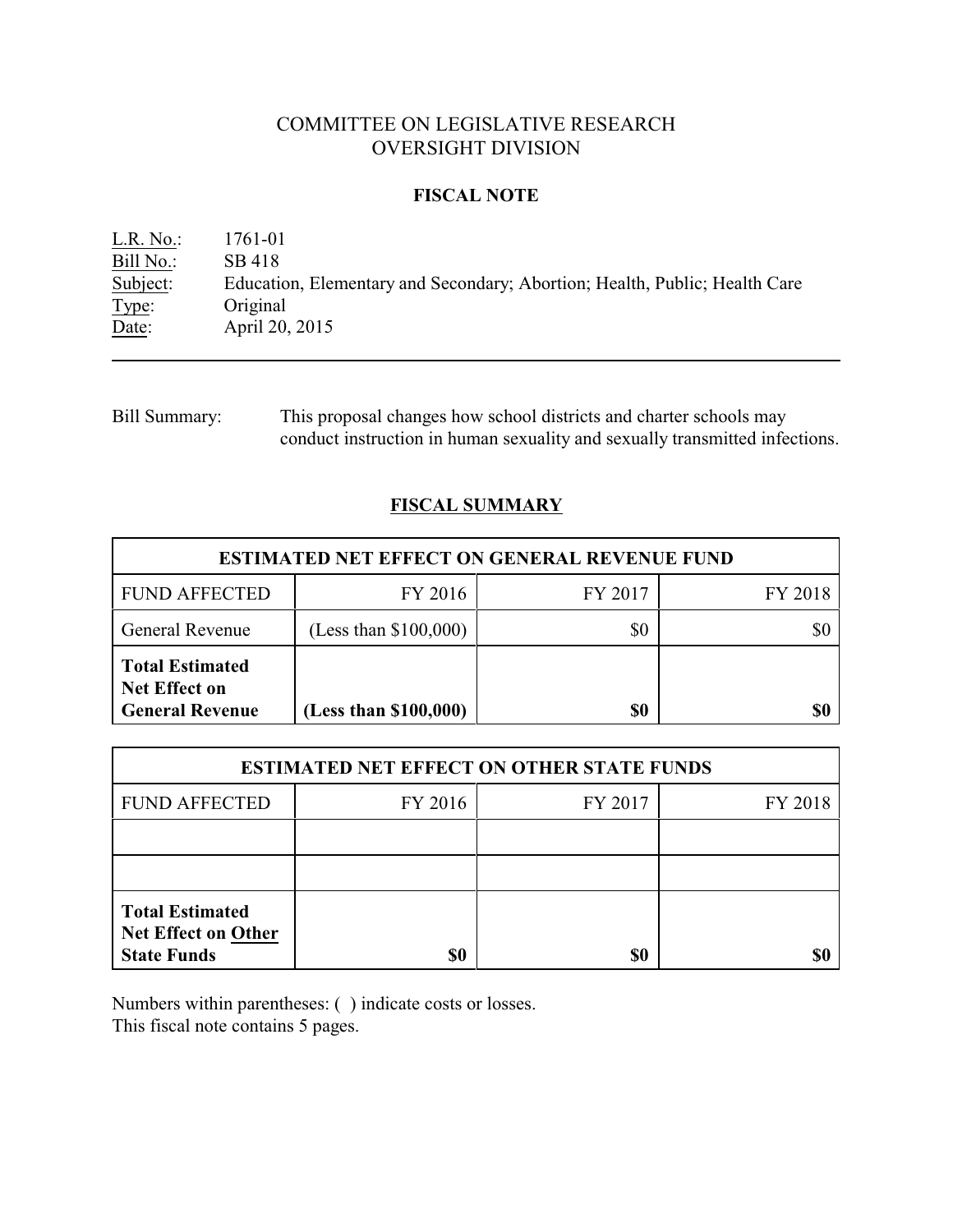L.R. No. 1761-01 Bill No. SB 418 Page 2 of 5 April 20, 2015

| <b>ESTIMATED NET EFFECT ON FEDERAL FUNDS</b>                               |         |         |         |  |
|----------------------------------------------------------------------------|---------|---------|---------|--|
| <b>FUND AFFECTED</b>                                                       | FY 2016 | FY 2017 | FY 2018 |  |
|                                                                            |         |         |         |  |
|                                                                            |         |         |         |  |
| <b>Total Estimated</b><br><b>Net Effect on All</b><br><b>Federal Funds</b> | \$0     | \$0     |         |  |

| <b>ESTIMATED NET EFFECT ON FULL TIME EQUIVALENT (FTE)</b>    |         |         |         |  |
|--------------------------------------------------------------|---------|---------|---------|--|
| <b>FUND AFFECTED</b>                                         | FY 2016 | FY 2017 | FY 2018 |  |
|                                                              |         |         |         |  |
|                                                              |         |         |         |  |
| <b>Total Estimated</b><br><b>Net Effect on</b><br><b>FTE</b> |         |         |         |  |

 $\Box$  Estimated Net Effect (expenditures or reduced revenues) expected to exceed \$100,000 in any of the three fiscal years after implementation of the act.

| <b>ESTIMATED NET EFFECT ON LOCAL FUNDS</b> |         |                                                |                                                |  |
|--------------------------------------------|---------|------------------------------------------------|------------------------------------------------|--|
| <b>FUND AFFECTED</b>                       | FY 2016 | FY 2017                                        | FY 2018                                        |  |
| <b>Local Government</b>                    | \$0     | \$0 or (Unknown)<br>greater than<br>\$100,000) | \$0 or (Unknown)<br>greater than<br>\$100,000) |  |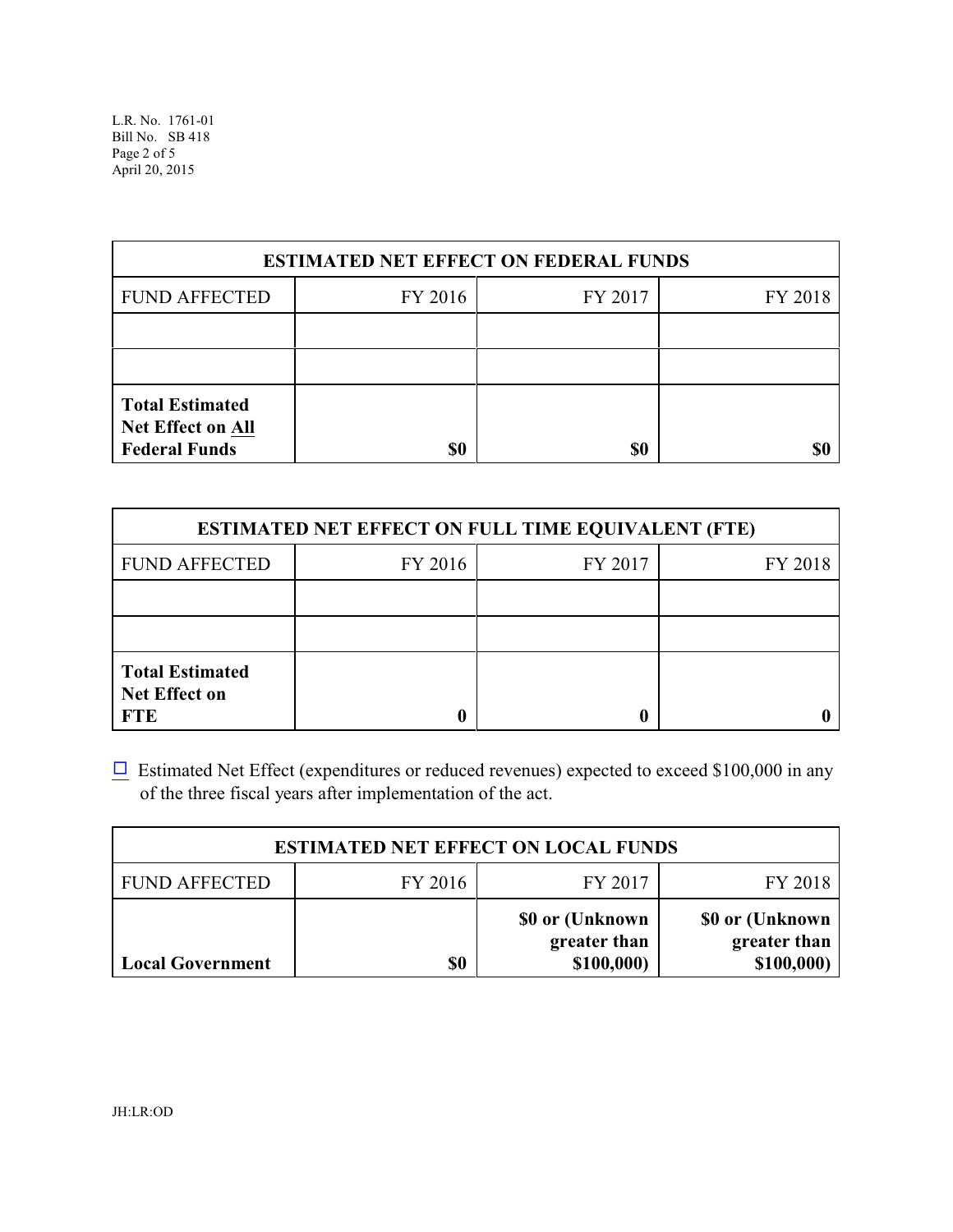L.R. No. 1761-01 Bill No. SB 418 Page 3 of 5 April 20, 2015

#### **FISCAL ANALYSIS**

#### ASSUMPTION

Officials from the **Department of Elementary and Secondary Education** (**DESE**) assume this proposal would require the course materials to be based on peer reviewed projects that have been demonstrated to influence healthy behavior and be age appropriate. DESE is not aware of the existence of such peer review. Developing and administering a peer review process will result in unknown costs; however, the costs are not expected to be significant.

Should the peer review indicate that new course materials and instruction will be required, school districts could incur significant costs to obtain and replace existing materials.

Officials at the **Kansas City Public Schools**, **Malta Bend Schools**, and the **Carondelet Leadership Academy** each assume there is no fiscal impact to their respective school district from this proposal.

Officials at the **Nixa Public Schools** indicated there may be an impact but it can not be determined at this time.

**Oversight** notes this proposal requires schools to provide human sexuality information that is factually accurate and based on peer-reviewed projects that demonstrate healthy behavior. Oversight assumes the creation of this peer reviewed information will have costs to DESE in the first year. Since the proposal does not specifically indicate when school districts will have to purchase the course materials and curriculum, if the peer review indicates new materials and instruction will be required, Oversight is presenting school district costs as \$0 or Unknown greater than \$100,000 in both FY 2017 and FY 2018 as it is unknown when districts will choose to purchase the course materials and curriculum.

Officials at the following schools: Blue Springs Public Schools, Branson Public Schools, Caruthersville School District, Cole R-I Schools, Columbia Public Schools, Everton R-III School District, Fair Grove Schools, Fulton Public School, Harrisonville School District, Independence Public Schools, Jefferson City Public Schools, Kirksville Public Schools, Kirbyville R-VI Schools, Lee Summit Public Schools, Macon School, Mexico Public Schools, Monroe City R-I Schools, Parkway Public Schools, Pattonville Schools, Raymore-Peculiar R-III Schools, Raytown School District, Riverview Gardens School District, Sedalia School District, Sikeston Public Schools, Silex Public Schools, Special School District of St. Louis County, Spickard School District, Springfield School District, St Joseph School District, St Louis Public Schools, St. Charles Public Schools, Sullivan Public Schools, Warren County R-III School District and Waynesville Public School did not respond to **Oversight's** request for fiscal impact.

JH:LR:OD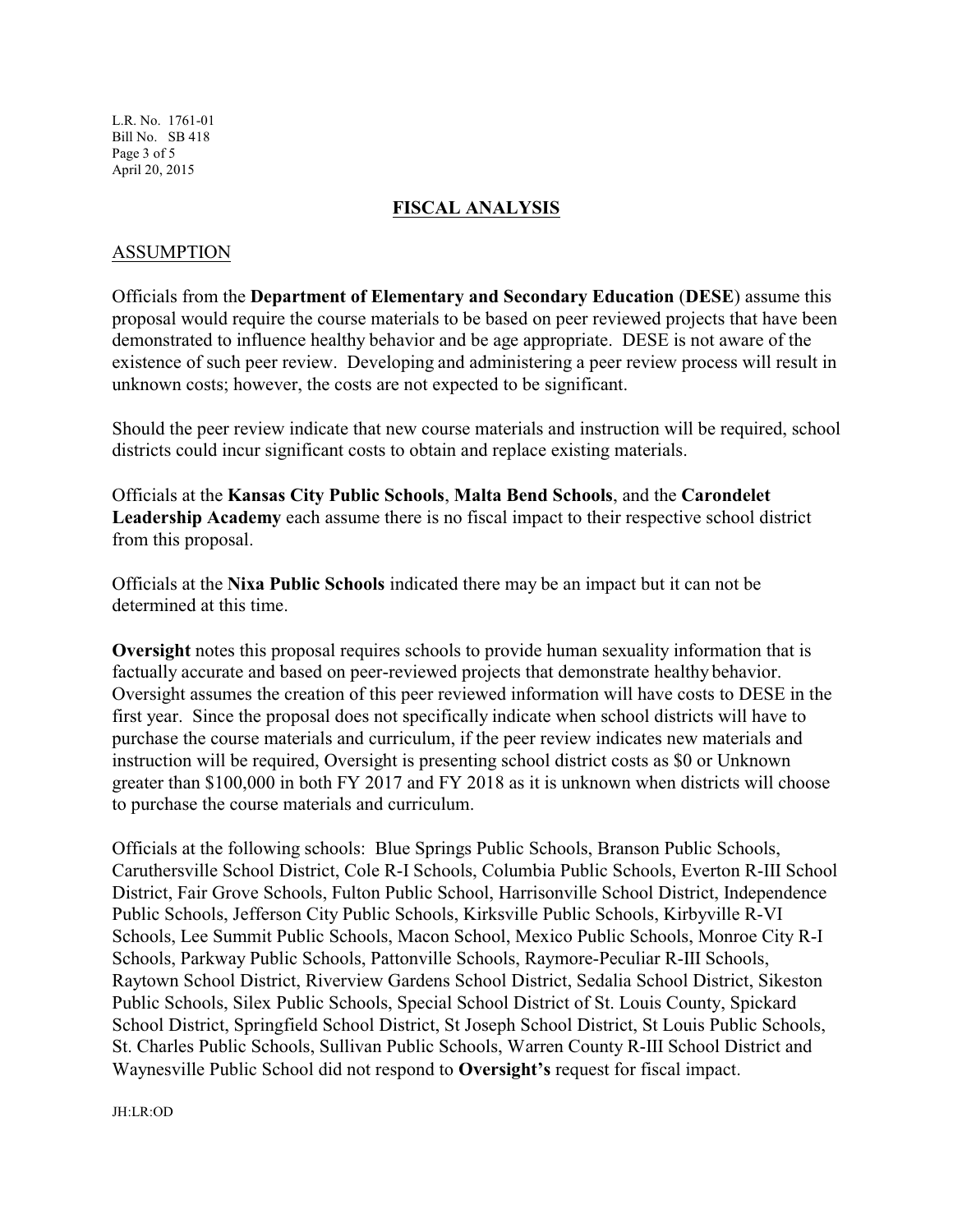L.R. No. 1761-01 Bill No. SB 418 Page 4 of 5 April 20, 2015

| FISCAL IMPACT - State Government                                               | FY 2016<br>$(10 \text{ Mo.})$   | FY 2017                                           | FY 2018                                                       |
|--------------------------------------------------------------------------------|---------------------------------|---------------------------------------------------|---------------------------------------------------------------|
| <b>GENERAL REVENUE</b>                                                         |                                 |                                                   |                                                               |
| Costs - DESE - Creation of peer review<br>materials and curriculum             | (Less than<br>\$100,000         | $\frac{$0}{}$                                     | $\underline{\$0}$                                             |
| <b>ESTIMATED NET EFFECT ON</b><br><b>GENERAL REVENUE</b>                       | (Less than<br><u>\$100,000)</u> | <u>\$0</u>                                        | <u>\$0</u>                                                    |
| FISCAL IMPACT - Local Government<br><b>LOCAL SCHOOL DISTRICTS</b>              | FY 2016<br>$(10 \text{ Mo.})$   | FY 2017                                           | FY 2018                                                       |
| Costs - School Districts - Purchase of<br>peer review materials and curriculum | \$0                             | greater than<br>\$100,000                         | \$0 or (Unknown \$0 or (Unknown)<br>greater than<br>\$100,000 |
| <b>ESTIMATED NET EFFECT ON</b><br><b>SCHOOL DISTRICTS</b>                      | <u>\$0</u>                      | \$0 or<br>(Unknown)<br>greater than<br>\$100,000) | \$0 or<br>(Unknown)<br>greater than<br>\$100,000)             |

## FISCAL IMPACT - Small Business

No direct fiscal impact to small businesses would be expected as a result of this proposal.

#### FISCAL DESCRIPTION

This act modifies provisions relating to instruction in human sexuality and sexually transmitted diseases.

This act requires that any course materials and instruction relating to human sexuality and sexually transmitted diseases be based on peer reviewed projects that have been demonstrated to influence healthy behavior and be age appropriate.

This legislation is not federally mandated, would not duplicate any other program and would not require additional capital improvements or rental space.

JH:LR:OD